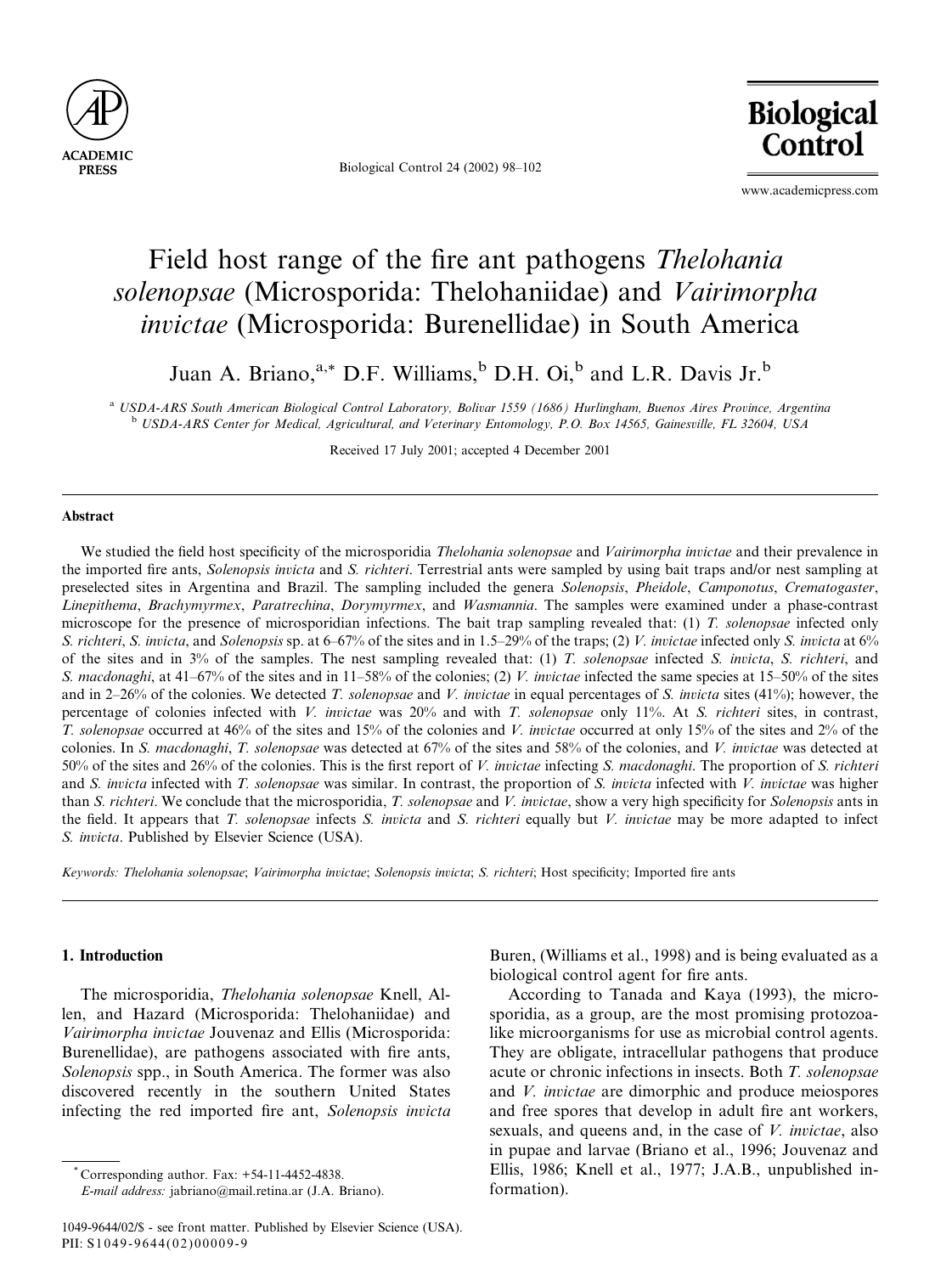Surveys of these microsporidia infecting fire ants have been conducted in South America since the 1970s and infections have been reported in S. invicta, S. richteri Forel, S. saevissima Smith, S. quinquecuspis Forel, S. macdonaghi Santschi, and S. blumi Buren (Allen and Buren, 1974; Allen and Knell, 1980; Allen and Silveira Guido, 1974; Briano et al., 1995; Jouvenaz, 1983, 1986, 1990; Jouvenaz et al., 1980; Williams and Whitcomb, 1974; Wojcik et al., 1987). T. solenopsae is the most common fire ant pathogen in South America. In some areas of Buenos Aires Province, Argentina, it infects from 40 to 80% of the fire ants (Briano et al., 1995). Much less is known about *V. invictae* field infection rates. Records of field hosts for V. invictae are restricted to S. invicta [Jouvenaz et al., 1980 (as ''undescribed microsporidium''); Jouvenaz and Ellis, 1986; Wojcik et al., 1987] and S. richteri (Briano et al., 1995). In addition, the presence of these two pathogens in non-fire ant species has never been determined. The study of the field host range of  $T$ . solenopsae and  $V$ . invictae in their aboriginal area will help to predict their ecological host range in a new habitat. The objectives of this study were to determine the field host specificity (ecological host range) of T. solenopsae and V. invictae and to determine any difference in susceptibility of the imported fire ants, S. *invicta* and S. *richteri*, to the two microsporidian species.

# 2. Materials and methods

We conducted the study during 1993 (November and December, spring), 1994 (February–May, summer–fall), 1998 (October and November, spring), 1999 (April, July, August and November, fall–winter–spring), and 2000 (February, May, and October, summer–fall–spring). We sampled terrestrial ants that occurred sympatrically with fire ants infected with T. solenopsae and/or V. invictae, at 1–6 sites within each of several areas of the provinces of Buenos Aires, Santa Fe, Chaco, Corrientes, and Entre Rios, Argentina, and the state of Mato Grosso, Brazil. Ants were sampled using one or both of the following two approaches: (1) bait trap sampling and (2) nest sampling.

# 2.1. Bait trap sampling

Bait traps were used at 52 preselected roadside sites within the areas of Pergamino, Bragado, Saladillo, Navarro, Mercedes, Moreno, Solís, Pilar, and Escobar (Buenos Aires Province), Timbúes, Recreo, San Justo, Gobernador Crespo, Vera y Pintado, Calchaquı, Cello, Vera, Malabrigo, and Berna (Santa Fe Province). Sites that previously had T. solenopsae and/or V. invictae infecting fire ants were selected for sampling (Briano et al., 1995; J.A.B., unpublished data). Our sampling methods

were similar to those reported by Porter et al. (1997). At each site, 10 bait stations consisting of a disposable 7-ml glass vial containing a small piece of canned ''Vienna'' sausage were established. Depending on the air temperature, the vial traps were left on the ground surface for 30–60 min. In most cases, the traps were shaded with a 15-cm plastic plate to keep traps cooler. The ants trapped, usually ranging from 50 to 400 specimens/trap, were preserved in 70% ethanol and transported to the laboratory for examination.

# 2.2. Nest sampling

This sampling complemented the bait traps and was primarily used to sample as many nests as possible of S. *invicta* and S. *richteri*. The purpose was to assess a differential susceptibility, if any, of the fire ant species to T. solenopsae and V. invictae. When detected, nests of other ant species were also sampled.

The sampling consisted of visually searching for ant nests and was conducted in 90 sites in Argentina and Brazil. In Argentina, we collected at the 52 sites used for bait trapping and in other areas such as Las Flores (Buenos Aires), Basail, Resistencia (Chaco), Corrientes, San Roque, Goya, Esquina (Corrientes), La Paz, Paraná, Victoria, and Gualeguay (Entre Rios). Most of these areas were selected systematically every 10–100 km along the main highways on both sides of the Paraná River during an exploratory trip to Northern Argentina. In Brazil, we sampled at four sites within the areas of Cuiaba, the type locality of both microsporidia, and Cáceres (Mato Grosso). A total of 585 ant colonies were sampled by inserting a 7-ml disposable glass vial (coated with talc) into each nest for a few minutes. The samples, containing approximately 200–3000 worker ants, were preserved in 70% ethanol and transported to the laboratory for examination.

## 2.3. Disease diagnosis

Alcohol-preserved samples ( $n = 928$ ) obtained by the two methods described above were macerated individually in water with a tissue grinder (Tekmar SDT Tissumizer) and a drop of the aqueous extract was examined under a phase-contrast microscope  $(400\times)$  for the presence of spores of T. solenopsae and/or V. invictae. The sensitivity of this procedure was successfully tested by Jouvenaz et al. (1977). Both meiospores and free spores of these two microsporidia are clearly distinctive in size and were easily detected when present in the samples. A few ant specimens were not macerated and were used for taxonomic identification. Most ant species were identified with available keys (Bolton, 1994, 1995; Goncalves, 1961; Kusnezov, 1978). Gas chromatography analysis (Vander Meer and Lofgren, 1990) was used to confirm the identification of some samples of fire ants. Voucher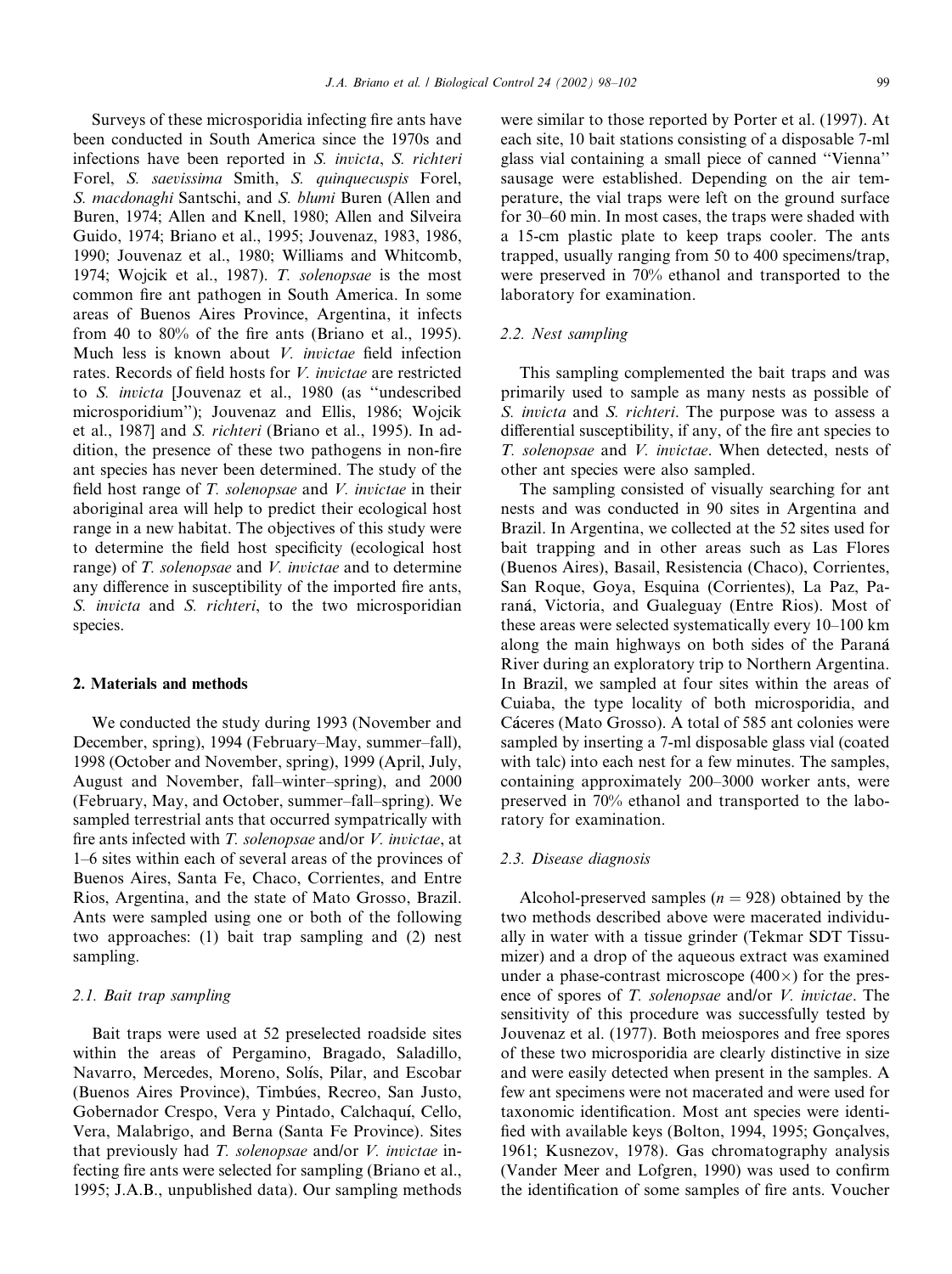specimens were deposited at the USDA-ARS-South American Biological Control Laboratory in Hurlingham, Argentina and at the USDA-ARS-Center for Medical, Agricultural and Veterinary Entomology, in Gainesville, FL.

# 2.4. Statistical analysis

Chi-square tests (Minitab Statistical Software, 1991) were used to compare the prevalence of T. solenopsae and V. invictae in S. invicta and S. richteri. Other Solenopsis species were not considered in the analysis because of sample size limitations.

### 3. Results and discussion

#### 3.1. Bait trap sampling

Nine ant genera in the subfamilies Myrmicinae, Formicinae, and Dolichoderinae, and some undetermined ants were detected in the bait traps (Table 1). S. richteri, S. invicta, Pheidole spp., Camponotus spp., and Crematogaster sp. were the most abundant ants collected in traps and were present at a minimum of 10 sites. Other ants trapped were Linepithema sp., Pheidole radoszkowskii Mayr, Solenopsis sp., Brachymyrmex sp., Paratrechina pubens (Forel), Dorymyrmex spp., and Wasmannia auropunctata (Roger) (Table 1).

Thelohania solenopsae infected only ants in the genus Solenopsis (Table 1). This microsporidium was found at 64% of the sites and in 29% of the traps with S. richteri, at 25% of the sites and in 20% of the traps with Solenopsis sp., and at 6% of the sites and 1.5% of the traps with *S. invicta*. However, only four sites and five traps contained Solenopsis sp.

Table 1 Field host range of Thelohania solenopsae and Vairimorpha invictae: bait trap sampling

| Ants trapped            | No. $(\%)$ of sampling sites per species <sup>a</sup> |                    |                  | No. $(\%)$ of traps per species <sup>b</sup> |                    |                  |
|-------------------------|-------------------------------------------------------|--------------------|------------------|----------------------------------------------|--------------------|------------------|
|                         | Total                                                 | With T. solenopsae | With V. invictae | Total                                        | With T. solenopsae | With V. invictae |
| Solenopsis richteri     | 22                                                    | 14 (64)            |                  | 75                                           | 22(29)             |                  |
| Solenopsis invicta      | 16                                                    | 1(6)               | 1(6)             | 67                                           | 1(1.5)             | 2(3)             |
| Pheidole spp.           | 25                                                    |                    |                  | 57                                           |                    |                  |
| Camponotus spp.         | 19                                                    |                    |                  | 46                                           |                    |                  |
| Crematogaster sp.       | 10                                                    |                    |                  | 28                                           |                    |                  |
| Linepithema sp.         |                                                       |                    |                  | 10                                           |                    |                  |
| Pheidole radoszkowskii  |                                                       |                    |                  |                                              |                    |                  |
| Solenopsis sp.          |                                                       | 1(25)              |                  |                                              | 1(20)              |                  |
| <i>Brachymyrmex</i> sp. |                                                       |                    |                  |                                              |                    |                  |
| Paratrechina pubens     |                                                       |                    |                  |                                              |                    |                  |
| Dorymyrmex spp.         |                                                       |                    |                  |                                              |                    |                  |
| Wasmannia auropunctata  |                                                       |                    |                  |                                              |                    |                  |
| Other spp.              |                                                       |                    |                  | 10                                           |                    |                  |
| No ants                 |                                                       |                    |                  | 177                                          |                    |                  |

 $\frac{a}{b} \text{Total sites} = 52.$ <br> $\frac{b}{b} \text{Total traps} = 520.$ 

Vairimorpha invictae occurred only in S. invicta at 6% of the sites and in 3% of the samples. The presence of this pathogen in trapped fire ants was low including those sites where it had been detected in relatively high prevalence in previous surveys (J.A.B., unpublished data). Also, it was low or even absent in sites where the presence of V. invictae was later confirmed through the nest sampling and examination of fire ant nests. The reason for this remains unclear. One possible explanation is that fire ant workers infected with V. invictae drastically reduce foraging activity and, consequently, were not trapped. This needs further investigation but some laboratory observations (J.A.B., unpublished data) revealed that colonies with V. invictae showed rapid mortality of infected workers which may affect the foraging capability of the colonies.

The distribution of ant species was wide. Ants were found at 51 of the 52 sites surveyed. However, the abundance of ants was low; a high proportion (177/  $520 = 34\%$ ) of traps were found empty. In addition, some ant species such as Linepithema sp., P. radoszkowskii, Solenopsis sp., Brachymyrmex sp., P. pubens, Dorymyrmex spp., and W. auropunctata occurred in insufficient numbers to allow certainty of disease presence. However, we detected infection of T. solenopsae in Solenopsis sp. that occurred at 8% (4/52) of the sites and in 1% (5/520) of the traps (Table 1).

#### 3.2. Nest sampling

Nests of S. richteri, S. invicta, S. macdonaghi, Acromyrmex sp., A. lundi (Guerin–Meneville), A. ambiguus (Emery), Pheidole sp., and Camponotus sp. were found (Table 2). Solenopsis invicta and Acromyrmex spp. occurred at the greatest number of sites but the most abundant species were S. richteri and S. invicta.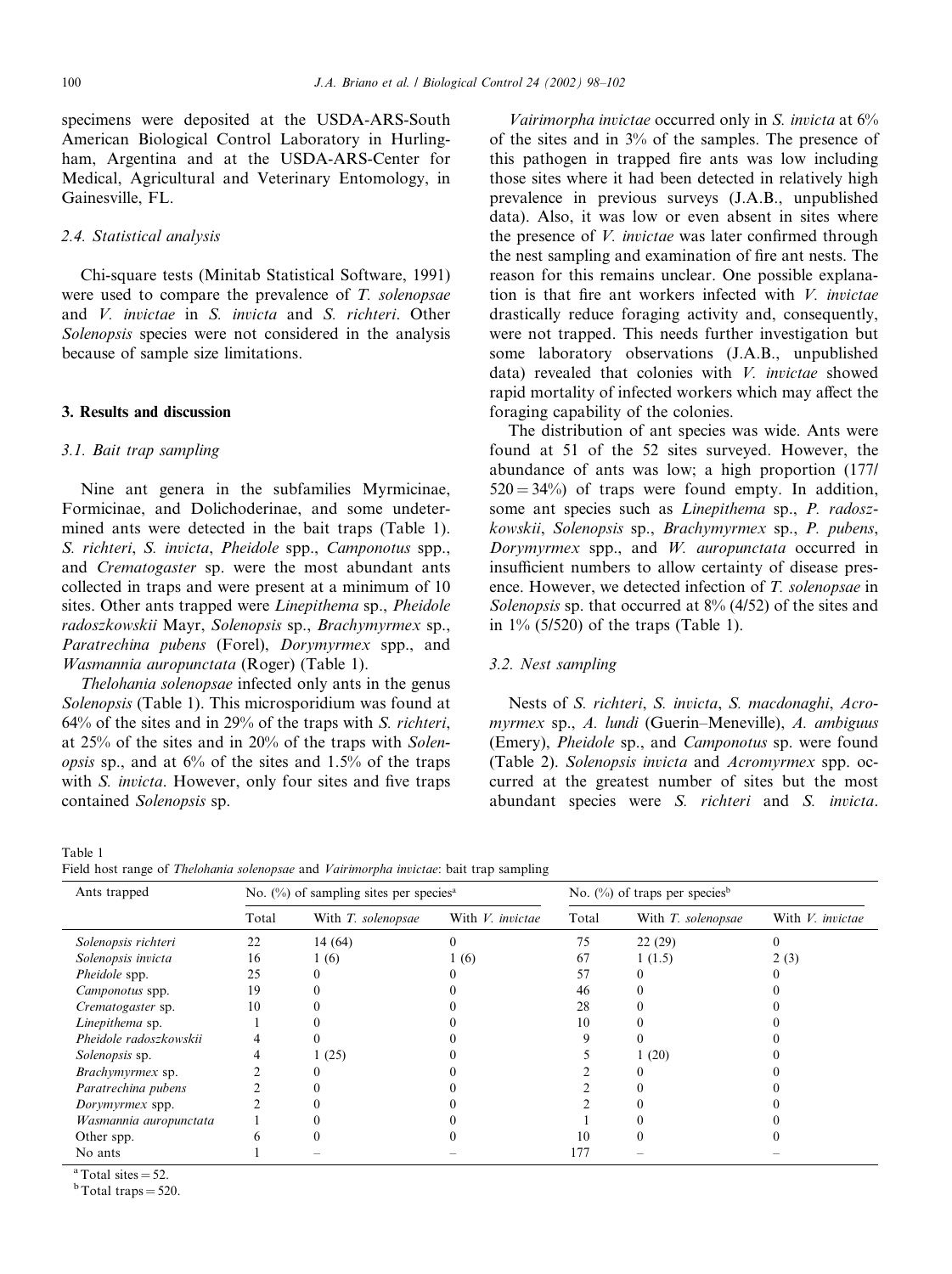| $1$ avit $2$                                                                      |  |
|-----------------------------------------------------------------------------------|--|
| Field host range of Thelohania solenopsae and Vairimorpha invictae: nest sampling |  |

| Ants sampled          | No. $(\%)$ of sampling sites per species <sup>a</sup> |                    |                  | No. $(\%)$ of samples per species <sup>b</sup> |                    |                  |
|-----------------------|-------------------------------------------------------|--------------------|------------------|------------------------------------------------|--------------------|------------------|
|                       | Total                                                 | With T. solenopsae | With V. invictae | Total                                          | With T. solenopsae | With V. invictae |
| Solenopsis richteri   | 13                                                    | 6(46)              | 1(15)            | 261                                            | 38 (15)            | 6(2)             |
| Solenopsis invicta    | 34                                                    | 14(41)             | 14(41)           | 255                                            | 28(11)             | 50 (20)          |
| Acromyrmex sp.        | 19                                                    |                    |                  |                                                |                    |                  |
| Acromyrmex lundi      |                                                       |                    |                  | 20                                             |                    |                  |
| Solenopsis macdonaghi | 6                                                     | 4(67)              | 3(50)            | 19                                             | 11 (58)            | 5(26)            |
| Acromyrmex ambiguus   | 4                                                     |                    |                  |                                                |                    |                  |
| <i>Pheidole</i> sp.   |                                                       |                    |                  |                                                |                    |                  |
| <i>Camponotus</i> sp. |                                                       |                    |                  |                                                |                    |                  |

Table 2

<sup>a</sup>Total sites = 90.<br><sup>b</sup>Total samples (colonies) = 585.

T. solenopsae only infected S. invicta, S. richteri, and S. macdonaghi, at  $41-67%$  of the sites and in  $11-58%$ of the colonies examined. In addition, V. invictae infected the same hosts at 15–50% of the sites and in 2–26% of the colonies examined (Table 2).

At S. invicta sites, T. solenopsae and V. invictae occurred in the same percentage (41%). However, the percentage of S. invicta colonies infected with V. invictae was  $20\%$  and with T. solenopsae only 11% (Table 2). In contrast, at S. richteri sites, T. solenopsae occurred at  $46\%$  of the sites and V. *invictae* only at 15% of the sites. T. solenopsae infected 15% of the S. richteri colonies and V. invictae only 2%. In regards to S. macdonaghi, T. solenopsae occurred at 67% of the sites and infected 58% of the colonies, and V. *invictae* occurred at 50% of the sites and infected 26% of the colonies, but the sample size was limited to six sites and 19 colonies. The percentages are not comparable with those found in S. invicta and S. richteri. That is, the proportion of S. richteri and S. invicta sites with T. solenopsae was similar  $(46\%$ and 41%, respectively;  $\chi^2 = 0.095$ ;  $df = 1; P > 0.1$ ). The proportion of S. richteri and S. invicta colonies infected with  $T.$  solenopsae was similar (15 and 11%, respectively;  $\chi^2 = 1.481$ ;  $df = 1$ ;  $P > 0.1$ ). In contrast, the proportion of S. invicta sites with V. invictae was higher than S. richteri sites (41 versus 15%;  $\chi^2 = 4.852$ ;  $df = 1$ ;  $P < 0.05$ ). Also, the proportion *S. invicta* colonies infected with V. invictae was higher than S. richteri colonies (20 versus 2%;  $\chi^2 = 39.942$ ;  $df = 1$ ;  $P < 0.005$ ). These data suggest a possible differential susceptibility of S. invicta to V. invictae and should be confirmed with appropriate laboratory tests. These tests should be conducted when the mechanisms of transmission of V. invictae are known.

The information reported here regarding T. solenopsae is consistent with the surveys conducted in South America by Allen and Buren (1974), Allen and Silveira Guido (1974), Allen and Knell (1980), Jouvenaz (1983), Jouvenaz et al. (1980), Wojcik et al. (1987), and Briano et al.  $(1995)$ , where they found T. solenopsae infecting colonies of S. invicta, S. richteri, S. saevissima, S. quinquecuspis,

S. *macdonaghi*, and S. *blumi*. In the United States, infections of T. solenopsae have not been detected in fieldcollected S. geminata (Fabricius) (Williams et al., 1998) and S. xyloni (MacCook) (D.H.O., unpublished data). In addition, this microsporidium was not detected in other ants species in the genera Dorymyrmex, Pheidole, Camponotus, Trachymyrmex, and Brachymyrmex (Williams et al., 1998). Records of field hosts for V. invictae are restricted to S. invicta (Jouvenaz and Ellis, 1986; Jouvenaz et al., 1980; Wojcik et al., 1987) and S. richteri (Briano et al., 1995). This is the first report of  $V$ . invictae infecting field colonies of *S. macdonaghi*.

These results strongly suggest that the host ranges of T. solenopsae and V. invictae are restricted to closely related species within the genus Solenopsis. It appears that T. solenopsae infects S. invicta and S. richteri equally but V. invictae may be more adapted to infect S. invicta.

## Acknowledgments

We thank Roberto Pereira and Jerry Hogsette (USDA-ARS-CMAVE, Gainesville, FL) for the valuable suggestions to improve the manuscript. Also, Bob Vander Meer (USDA-ARS-CMAVE, Gainesville, FL) for his help with the fire ant identifications using gas chromatography.

#### References

- Allen, G.E., Buren, W.F., 1974. Microsporidian and fungal diseases of S. invicta Buren in Brazil. J. NY Entomol. Soc. 82, 125–130.
- Allen, G.E., Knell, J.D., 1980. Pathogens associated with the Solenopsis saevissima complex in South America. Proc. Annu. Tall Timbers Conf. Ecol. Animal Control Habitat Manage. 7, 87–94.
- Allen, G.E., Silveira Guido, A., 1974. Occurrence of microsporidia in Solenopsis richteri and Solenopsis sp. in Uruguay and Argentina. Fla. Entomol. 57, 327–329.
- Bolton, B., 1994. Identification Guide to the Ant Genera of the World. Harvard University Press, Cambridge, MA.
- Bolton, B., 1995. A New General Catalogue of the Ants of the World. Harvard University Press, Cambridge, MA.